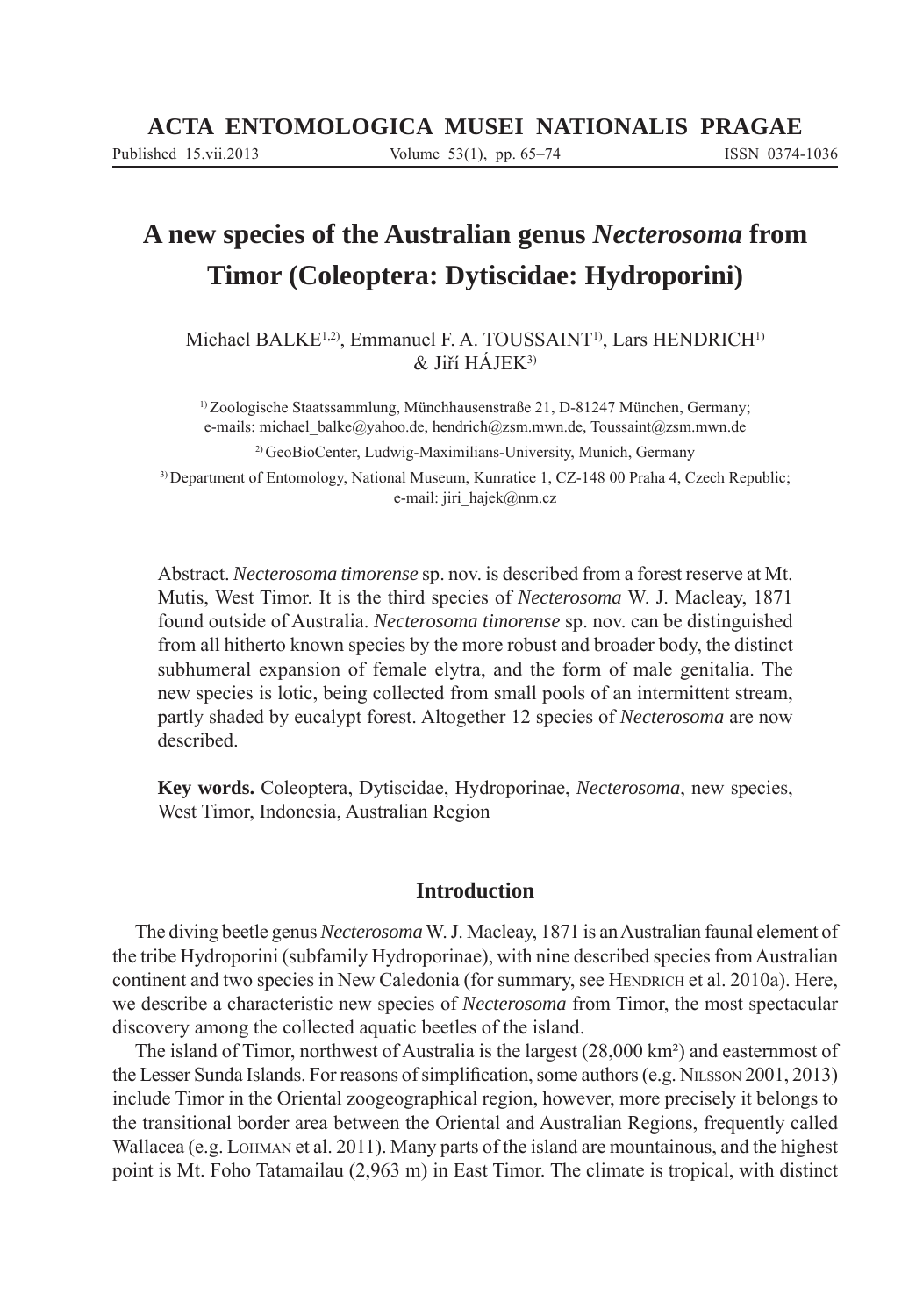rainy and dry seasons. The 12,000 hectares of the unique Mt. Mutis (2,427 m) mountain forest is dominated by homogenous stands of *Eucalyptus urophylla* S. T. Blake (Myrtaceae). The forested slopes of Mt. Mutis, the type locality of the new species, are a critical watershed for the island of Timor and play a strong role in the culture and economy of several villages located in and around Mt. Mutis (LENTZ & MALLO 1998).

## **Material and methods**

**Collections.** The specimens included in this study are deposited in the following institutional and private collections:

- ANIC Australian National Insect Collection, CSIRO, Canberra, Australia;
- HFCB Hans Fery collection, Berlin, Germany, property of NHMW;
- LHCB Lars Hendrich collection, Berlin, Germany, property of NHMW;
- MZBC LIPI Division of Zoology, Museum Zoologicum Bogoriense, Cibinong, Indonesia;
- NMPC Národní muzeum, Prague, Czech Republic;
- NHMW Naturhistorisches Museum Wien, Vienna, Austria;
- SAMA South Australian Museum, Adelaide, Australia;
- ZSM Zoologische Staatssammlung, Munich, Germany.

**Morphological observations.** The style of the descriptive notes of the new *Necterosoma* follows WATTS (1978), HENDRICH (2003) and HENDRICH et al. (2010a). Photographs were taken with a Leica Photar 1:2 / 25 on bellows attached to a Nikon D700 camera; an image stack was produced with a custom built robotic macrorail. The principal setup is illustrated on our wiki: http://zsm-entomology.de/wiki/Digital\_imaging\_in\_the\_beetle\_lab. The male genitalia were studied in dry condition; their photographs were taken with an Olympus camera DP 73 attached to an Olympus SZX16 stereomicroscope. Images at different focal planes were combined using the Helicon Focus 5.1.19 software and subsequently adapted with the Adobe Photoshop 9.0 software. The terminology to denote the orientation of the genitalia follows MILLER & NILSSON (2003). Exact label data are cited for the material. Additional remarks are found in square brackets.

The following abbreviations are used in descriptions: TL – total length, length from front of head to apex of elytra; TL-h – total length minus head length, length of body from anterior margin of pronotum to apex of elytra; TW – maximum width of body measured at right angles to TL.

**DNA extraction and amplification.** DNA extractions were carried out on fresh material kept in 96% ethanol using the DNeasy Tissue Kit (Qiagen GmbH, Hilden, Germany). We sequenced a fragment of the cytochrome oxidase subunit 1 (CO1) using standard protocols (http://zsm-entomology.de/wiki/The\_Beetle\_D\_N\_A\_Lab) for 91 specimens of *Necterosoma* along with three specimens of *Barretthydrus* Lea, 1927 as outgroups. The DNA strands obtained after sequencing were eye-corrected and aligned under Geneious R6 (available from http://www.geneious.com). Based on this matrix of nucleotides, the relationships within the genus *Necterosoma* were inferred in a Bayesian framework using MrBayes 3.2 (RONQUIST et al. 2012). We used a partitioning scheme including a partition for each coding position and a GTR+Γ+I model for each partition. The analyses consisted of two independent runs of 4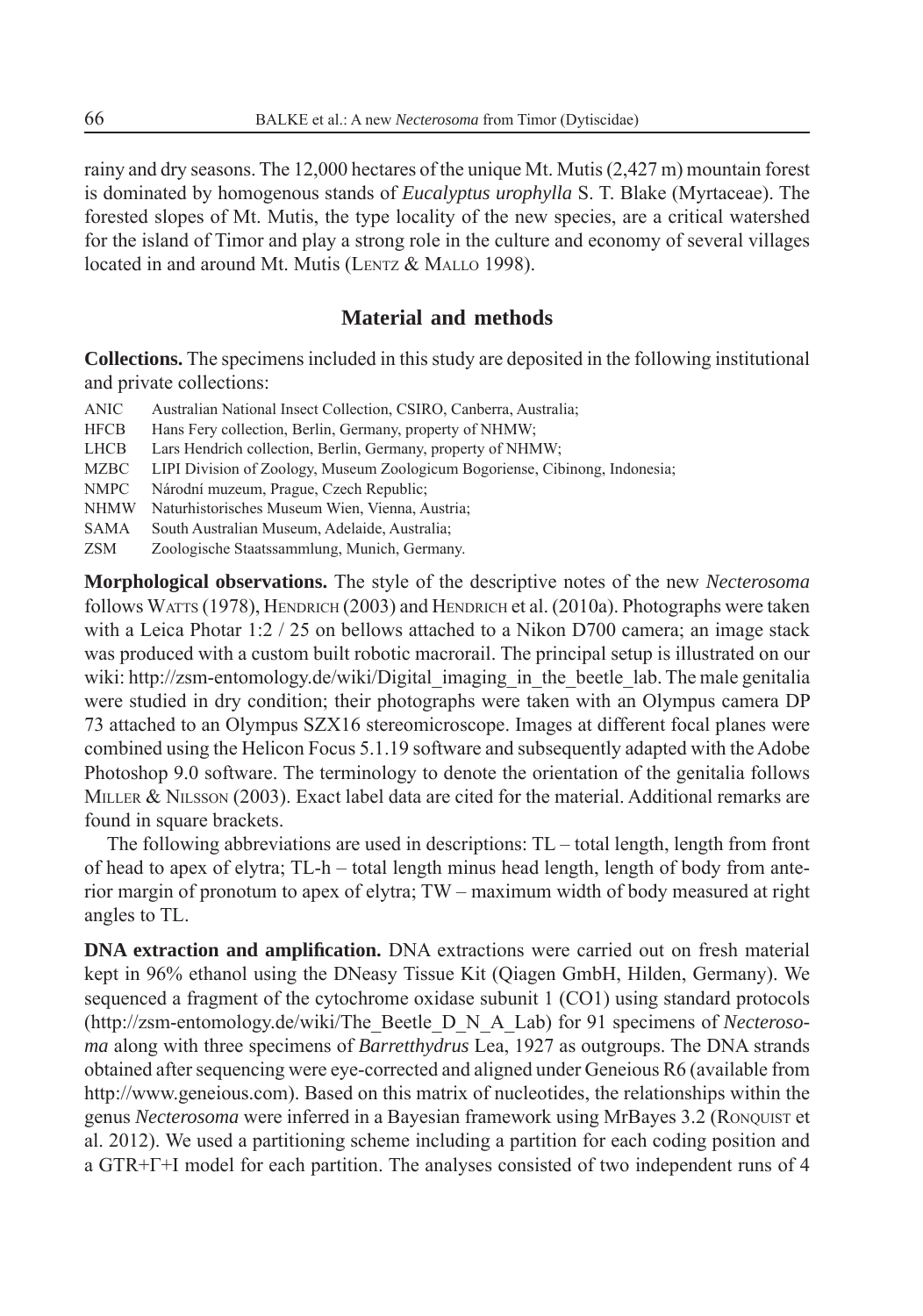Markov Chain Monte Carlo running 5 million generations and sampling every 500 cycles in order to calculate posteriori probabilities (PP). The convergence of the runs was assessed under Tracer 1.5 (RAMBAUT & DRUMMOND 2007) using the shape of the log-likelihood curves and the Effective Sample Size values for each parameter. Once the generations prior to convergence were discarded, we used the remaining topologies to generate a 50% majority-rule consensus tree. In order to test the robustness of the resulting topology, we also performed phylogenetic inference using Parsimony under TNT 1.1 (GOLOBOFF et al. 2008), with the *Tree Ratchet*, *Tree Fusing* and *Tree Drifting* algorithms (GOLOBOFF 1999), and 1000 *Jacknife* replicates (JK).

The *Necterosoma Cox1* sequences were submitted to GenBank during earlier study (HEN-DRICH et al. 2010b), new sequences were submitted under accession numbers HG003878 and HG003879.

#### **Taxonomy**

#### *Necterosoma* **W. J. Macleay, 1871**

*Necterosoma* W. J. Macleay, 1871: 124. Type species: *Necterosoma vittipenne* W. J. Macleay, 1871 (= *Hydroporus penicillatus* Clark, 1862) by subsequent designation of GUIGNOT (1946).

*Necterosoma*: SHARP (1882): 412 (redescription); BRANDEN (1885): 44 (catalogue); ZIMMERMANN (1919): 145 (key); (1920): 63 (catalogue); WATTS (1978): 90 (redescription); ZWICK (1979): 179 (redescription); PEDERZANI (1995): 34 (key); NILSSON (2001): 174 (catalogue); HENDRICH et al. (2010a): 154 (redescription, catalogue); NILSSON (2013): 160 (catalogue).

**Diagnosis.** Small to medium-sized beetles (4.0–5.4 mm), characterised by distinctly pentamerous protarsi, sides of elytra with small subapical spine, males with protibiae notched on inner side, often strongly so. Most species with distinct colour pattern on elytra, and raised elytral striae in three species. From *Sternopriscus* Sharp, 1880, another Australian genus the members of which have pentamerous protarsi, *Necterosoma* differs with 'normal' mesepimeron being in more or less vertical position, at pronounced angle with metanepisternum, and with medially contiguous metacoxal cavities with the interlaminary bridge totally concealed (cf. ZIMMERMAN 1982).

**Distribution.** Eleven species were recently recognised in the genus: two species are endemic to New Caledonia; nine species occur in Australia (three species also reach Tasmania) (WATTS 1978, 2002; ZWICK 1979; HENDRICH 2003; HENDRICH et al. 2010a). Presence of the genus in New Guinea is possible.

#### *Necterosoma timorense* **sp. nov.**

(Figs 1–7)

**Type locality.** Indonesia, West Timor, Mount Mutis, 09°38′07.44″S, 124°12′48.00″E, ca. 1580 m alt. **Type material.** HOLOTYPE:  $\beta$ : 'Indonesia: Timor, Mt. Mutis, creeks & streams, 1580m, 1.x.1992, 09 38.124S 124 12.800E, Balke (TIM04) [printed]', 'HOLOTYPE, *Necterosoma*, *timorense* sp. nov., Balke, Toussaint, Hendrich & Hajek des. 2013 [red label, printed]' (MZBC). PARATYPES:  $40\degree\%$  39  $\degree\%$ , same label data as the holotype (ANIC, HFCB, LHCB, MZBC, NHMW, SAMA, ZSM); 2 specimens with additional 'DNA MB 4488' and 'DNA MB 4489', respectively [green label indicating the specimen with voucher number was used for DNA extraction] (ZSM); 5  $\partial \partial$  $3 \text{ }^{\circ}$  ('INDONESIA, W Timor, Bali prov., Soe env., Desa Nenas, Mutis Mts, 20.-28.xi.2012, 1500-1600m, J. Horák leg. [printed]' (NMPC). All paratypes are provided with a red printed paratype label.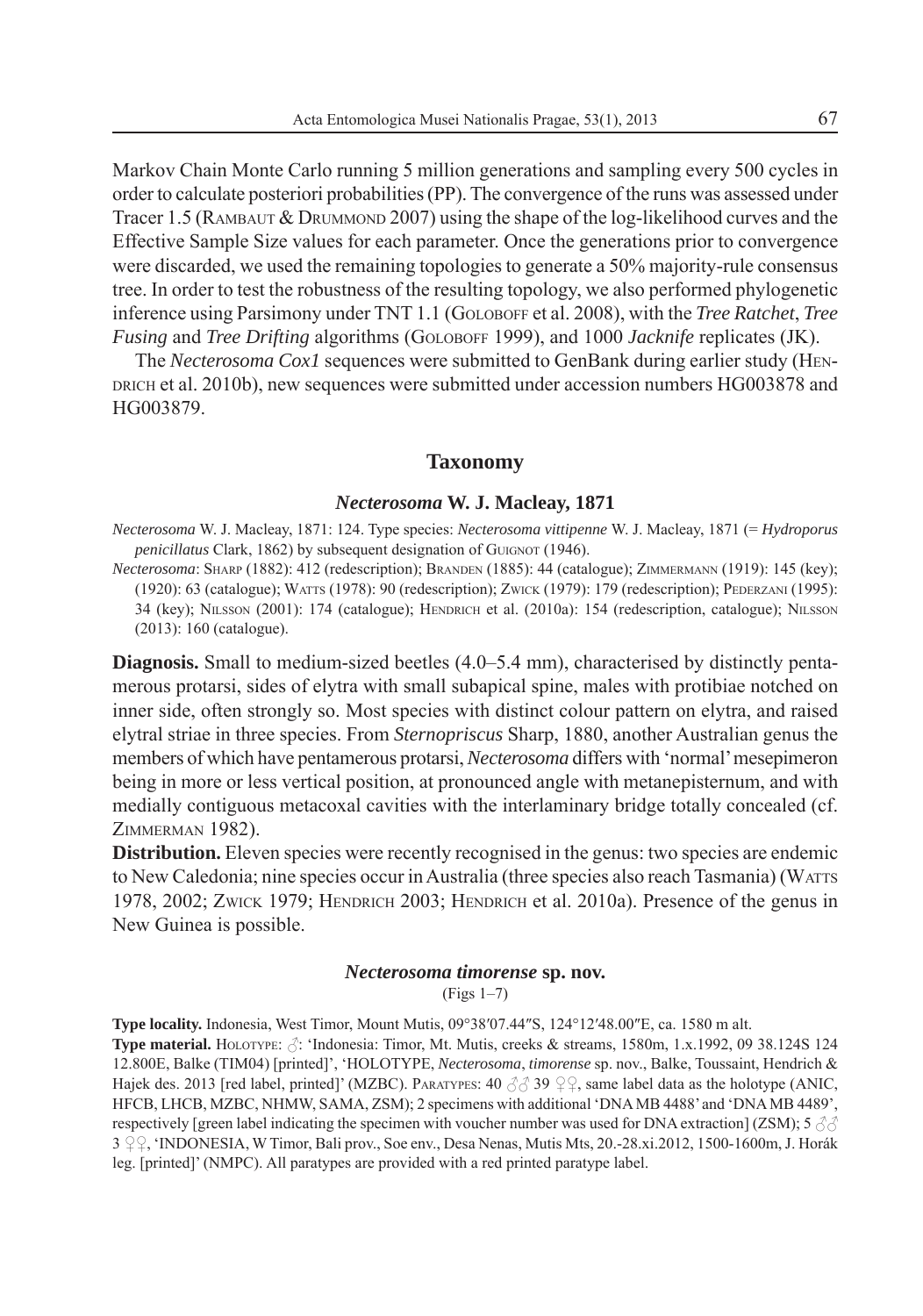**Additional material.** 9 larvae from 'Indonesia: Timor, Mt. Mutis, creeks & streams, 1580m, 1.x.1992, 09 38.124S 124 12.800E, Balke (TIM04)'.

**Description.** *Male holotype***.** Comparatively large to other species of genus, yellowish to dark brown species, with black longitudinal markings on elytra. Body elongate, dorsoventrally flattened, widest in middle of elytra. Beetle appearance rather shiny (Fig. 1).

*Colouration*. Head testaceous, darkened posteriorly; mouth appendages testaceous, terminal palpomere of maxillary palps piceous; antennae testaceous, antennomeres V–XI darkened apically. Pronotum dark brown with rufo-piceous lightenings along sides (broader anterolaterally). Elytra rufo-piceous with well separated black longitudinal stripes. Prosternum and metacoxal processes rufo-piceous, rest of ventral surface black. Legs testaceous; metafemora, tibiae apically and laterally, and tarsi darkened.

*Sculpture* (Figs 1, 3–4): Head microreticulated, reticulation composed of shallowly impressed polygonal meshes. Punctation simple, punctures irregularly dispersed, with diameter bigger than that of meshes; distance between punctures smaller than their diameter; punctures coarser and denser posteriorly. Head dorsally with two clypeal grooves. Fore margin of clypeus not bordered. Sides of pronotum rounded, weakly bordered; disc convex, medially with shallow longitudinal depression. Base of pronotum with several short longitudinal grooves, and shallow transverse depression along basal margin. Punctation coarse, especially on sides; punctures sometimes confluent, thus microreticulation poorly perceptible. Row of large setigerous punctures presents along anterior margin. Surface of pronotum and elytra covered with short recumbent golden setae. Elytra without carinae. Elytral punctation coarse, microreticulation absent; longitudinal puncture lines poorly perceptible. Subapical spine on lateral margin of elytra small but distinct. Prosternal process lanceolate, distinctly keeled; not narrowed compared to other species of genus. Metacoxal lines relatively close, subparallel anteriorly; metacoxal processes covered with recumbent setae. Punctation of metaventrite, metacoxae and abdominal ventrite I coarse, punctation of abdominal ventrites II–V progressively becoming finer and denser from ventrite II to apical ventrite; microreticulation absent. Abdominal ventrites medially with tuft of long golden setae, apical ventrite covered with recumbent setae; tip of ventrite slightly produced into a weak broad spine covered with setae. Protrochanters on anterior side, mesotrochanters and mesotibiae on posterior side with long golden setae; metatibia with very long natatorial setae on posterior side, metatarsi with natatorial setae on both sides. Pro- and mesotarsi moderately expanded, protarsomere II about 1.2× as wide as long. Protibia moderately expanded with large notch on inner edge near base (Fig. 2). Mesotibia expanded, quite strongly curved.

*Genitalia*. Median lobe of aedeagus broadly lanceolate in ventral view; its extreme tip truncate (Figs 3–4). Lateral lobes (parameres) with distinct longitudinal carina and fine long striolae on outer side; apically with setae (Fig. 5).

*Female*. Punctation of dorsal surface finer and denser than in male, thus beetle appearance matt. Microreticulation on pronotum absent. Body widest behind shoulders. Sides of pronotum converging anteriorly, nearly parallel-sided in basal two thirds; anterior angles acute, posterior angles rectangular. Sides of elytra with distinct subhumeral expansion (Figs 6–7). Puncture lines on elytra more distinct than in male. Pro- and mesotarsus only little expanded, tarsomere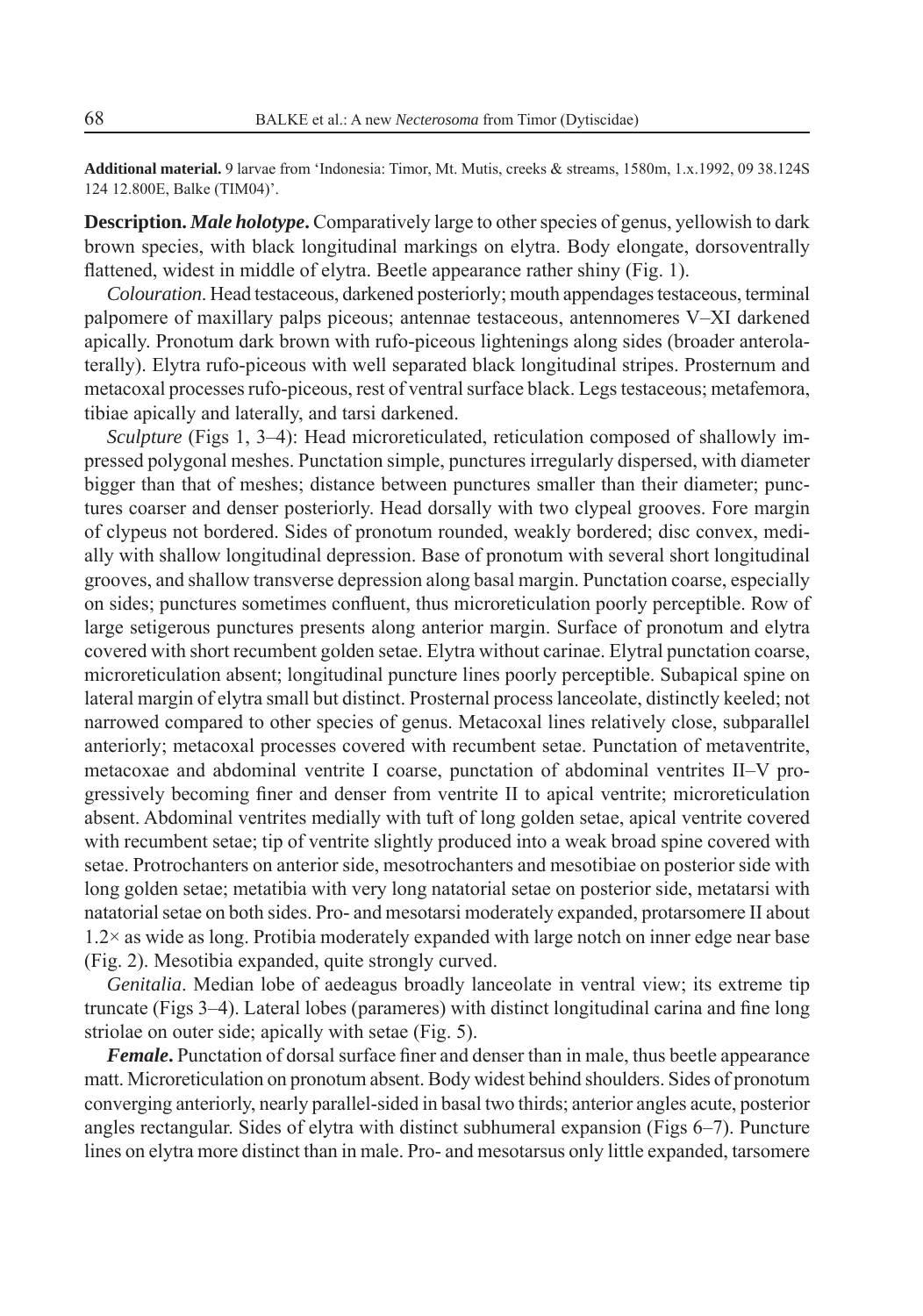

Figs 1–7: *Necterosoma timorense* sp. nov. 1 – male habitus; 2 – male protibia; 3 – median lobe in ventral view; 4 – median lobe in lateral view; 5 – right lateral lobe (paramere); 6 – female habitus in dorsal view; 7 – female habitus in ventral view. Scale bar (Figs 3–5): 0.5 mm.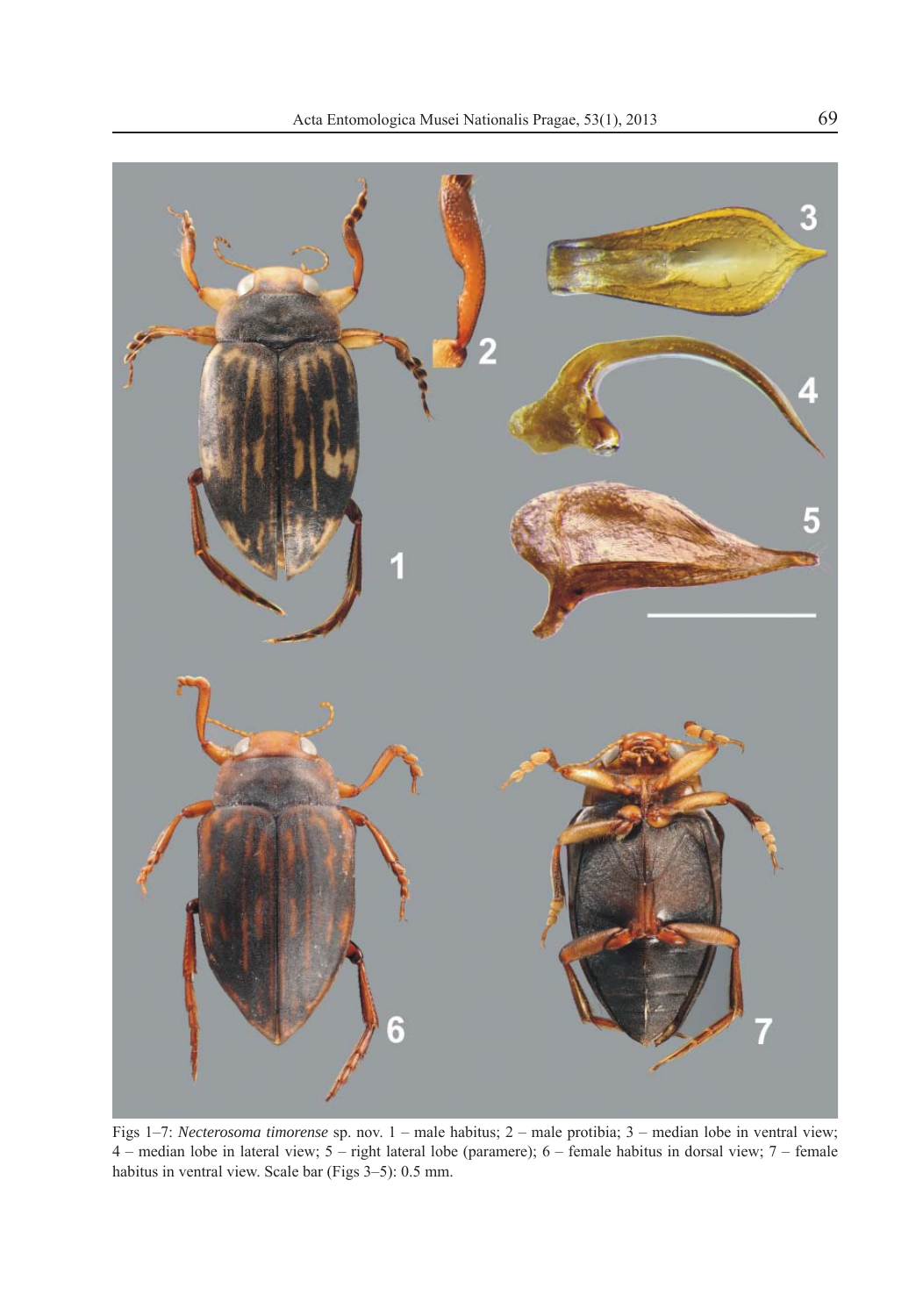II about as wide as long. Pro- and mesotibia simple, their inner side nearly straight. Apical ventrite as in male but spine more robust and prominent, and setae longer.

Variability. Specimens of type series vary significantly in body colouration, especially in extension of rufo-piceous lightenings of anterolateral part of pronotum, and in colour on elytra, which varies from almost totally black to having black longitudinal stripes well separated.



Figs 8–10: Indonesia, West Timor, track to Mt. Mutis. Rest pools of an intermittent creek in mixed eucalypt forest (*Eucalyptus urophylla* S. T. Blake). Type locality of *Necterosoma timorense* sp. nov*.*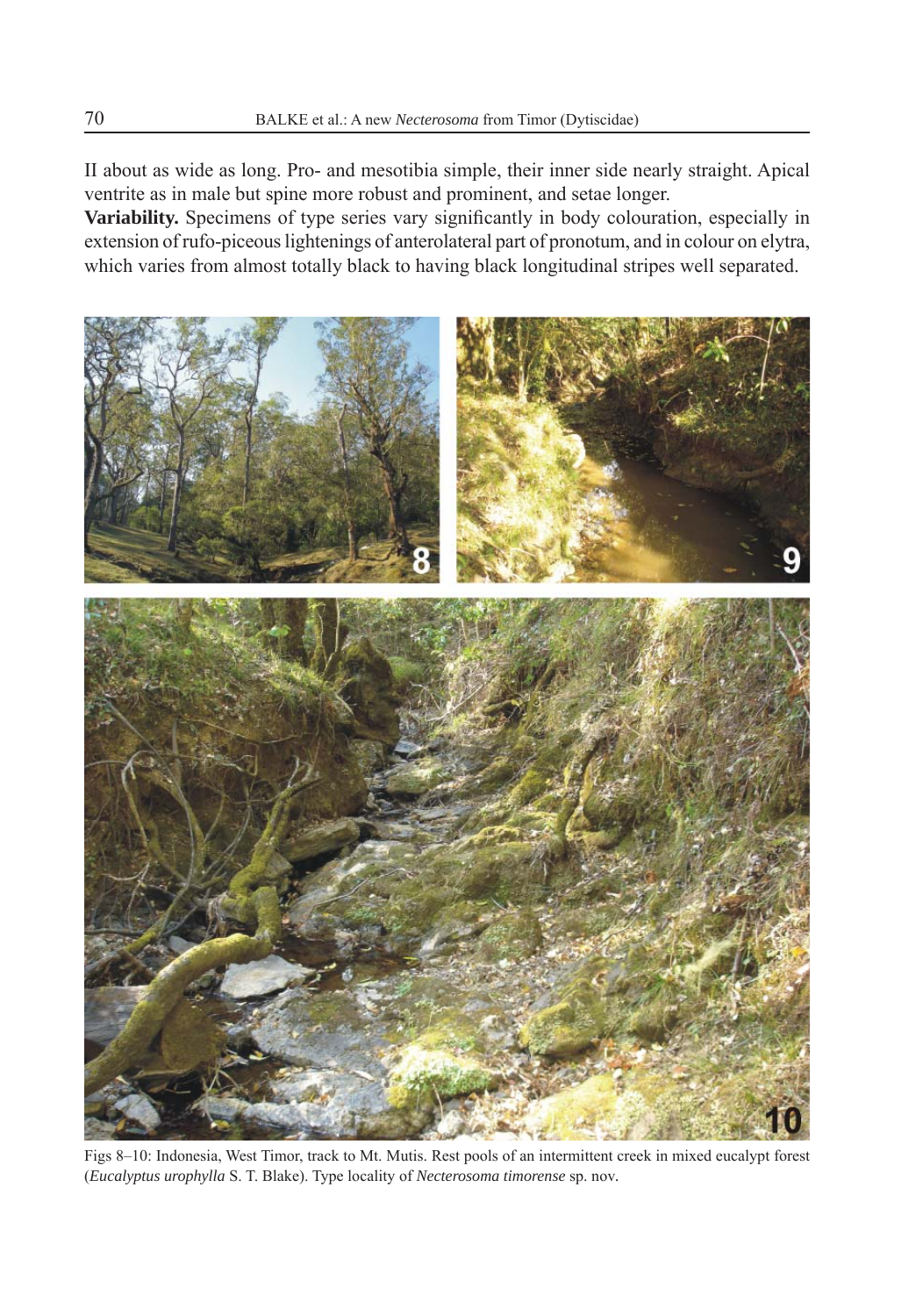

Fig. 11. Phylogenetic tree of the genus *Necterosoma* W. J. Macleay, 1871 under Bayesian Inference. The asterisks indicate a strong support in Bayesian Inference (posterior probability PP > 0.95) or in Parsimony (jackknife JK > 70). The nodes without value are poorly supported (PP < 70 or JK < 50).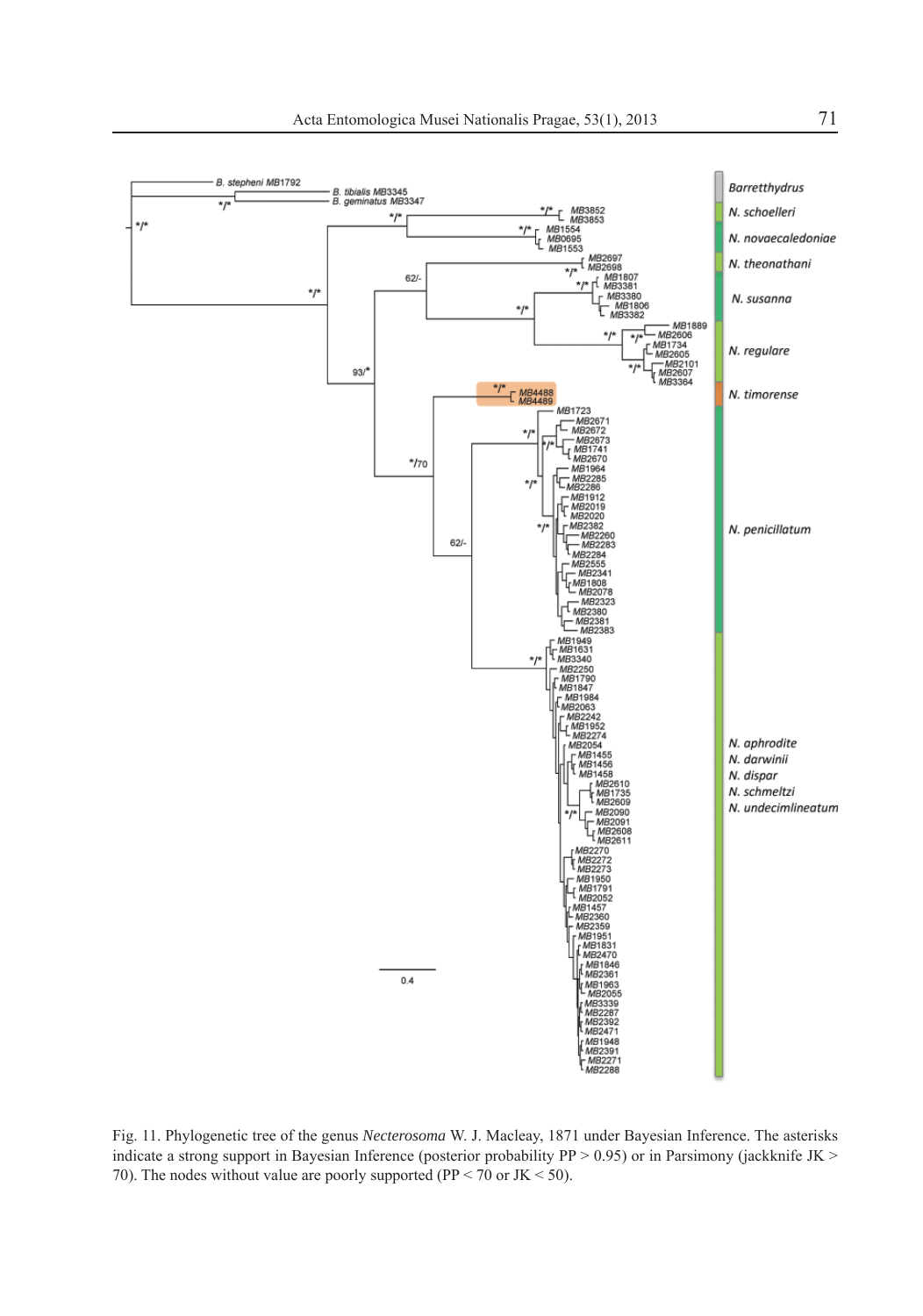*Measurements.* Males: TL 4.9–5.3 mm (holotype 5.3 mm); TL-h 4.5–4.9 mm (holotype 4.7 mm); TW 2.4–2.6 mm (holotype 2.6 mm). Females: TL 4.8–4.9 mm; TL-h 4.4–4.5 mm; TW 2.4–2.5 mm.

**Differential diagnosis.** In coloration, paler specimens of *N. timorense* sp. nov. are close to the Australian *N. penicillatum* (Clark, 1862), darker specimens resemble Australian *N. schmeltzi* Sharp, 1882 and *N. aphrodite* Watts, 1978. From all three species, *N. timorense* sp. nov. can be distinguished by a distinct subhumeral expansion of the female elytra (Figs 6–7), the shape of the notch on inner edge of the male protibia (Fig. 2), and the shape of the median lobe (Figs 3–4).

**Etymology.** Named after the island Timor, where the type material was collected; adjective in the nominative singular.

**Collection circumstances.** All specimens of *N. timorense* sp. nov. were collected in partly shaded rest pools of intermittent forest streams, at an altitude of 1,500–1,600 m. The beetles were found in shallow water, among roots, twigs and submerged leaf packs (Figs 8–10). *Necterosoma timorense* sp. nov. was found syntopically with the Gyrinidae *Dineutus regimbarti regimbarti* Régimbart, 1882 and *Macrogyrus obliquatus* Aubé, 1838, the Dytiscidae *Copelatus melanogrammus* Régimbart, 1883, *Hydaticus pacifi cus* Aubé, 1838, *Platynectes* sp., *Rhantus suturalis* (W. S. Macleay, 1825) and *Sandracottus chevrolati* Aubé, 1838, and some unidentified Hydrophilidae of the genera *Anacaena* Thomson, 1859, *Enochrus* Thomson, 1859, and *Helochares* Mulsant, 1844.

**Distribution.** Only known from the type locality on Mt. Mutis in West Timor (Indonesia) but probably more widespread on the island.

### **Discussion**

Virtually nothing is known about the dytiscid fauna of Timor. Seven species were described from the island (AUBÉ 1838, BLANCHARD 1843, RÉGIMBART 1899, ZIMMERMANN 1923), additional four species were recorded by RÉGIMBART (1899); together with the new *Necterosoma* and a record of *Rhantus suturalis* mentioned in the present work, only 12 species of Dytiscidae are known to occur in Timor. However occurrence of many other species is expected, including undescribed taxa from the genera *Laccophilus* Leach, 1815, *Neptosternus* Sharp, 1882 or *Platynectes* Régimbart, 1879 (M. BALKE et al., unpublished data).

A preliminary analysis of the mitochondrial DNA CO1 fragment (Fig. 11) suggests that *Necterosoma timorense* sp. nov. is closely related to a clade of six Australian *Necterosoma*, including the most widespread, good flier *N. penicillatum*. We will compile a phylogenetic analysis based on additional genes in the future.

#### **Acknowledgements**

We are obliged to Jan Horák (Praha, Czech Republic) for placing specimens at our disposal. We are indebted to Hans Fery (Berlin, Germany) and one anonymous reviewer for helpful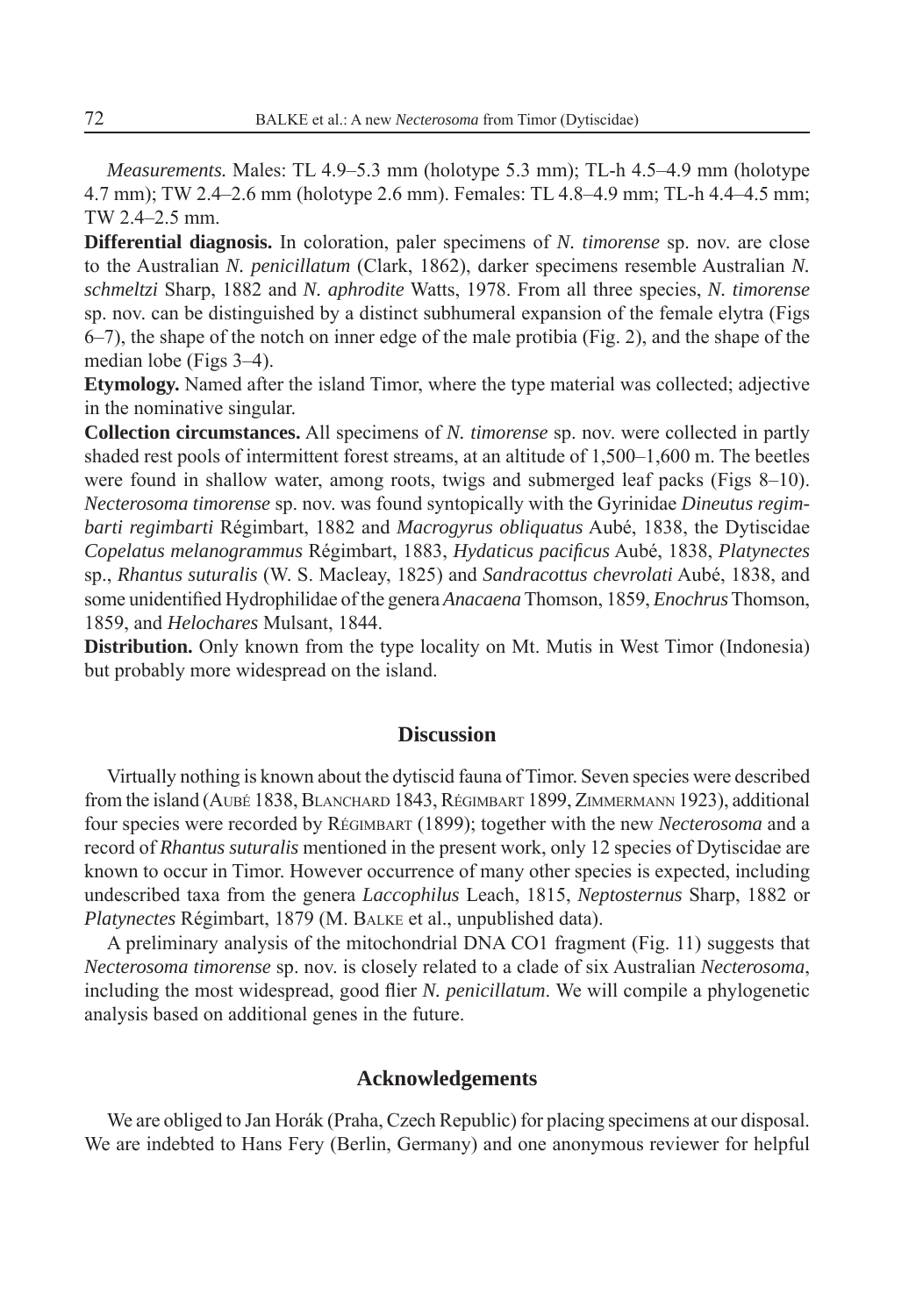comments on the manuscript. This study was partly supported by the Ministry of Culture of the Czech Republic (DKRVO 2013/12, National Museum, 0002327201).

## **References**

- AUBÉ C. 1838: Hydrocanthares et gyriniens. In: DEJEAN P. F.: *Species général des coléoptères de la collection de M. le Comte Dejean. Vol. 6.* Méquignon Père et Fils, Paris, xvi + 804 pp.
- BLANCHARD C. É. 1843: Insectes. In: HOMBRON J. B. & JACQUINOT H. (eds.): Atlas d'histoire naturelle zoologie, par MM. Hombron et Jacquinot, chirurgiens de l'expédition. In: *Voyage au pôle Sud et dans l'Océanie sur les corvettes l'Astrolabe et la Zélée exécuté par ordre du roi pendant les années 1837-1838-1839-1840 sous le commandement de M. Dumont-D'Urville capitaine de vaisseau publié sous les auspices du départment de la marine. Septième Livraison. Oiseaux pls 4, 5, 6; Poissons pl. 5; Insectes coléoptères pl. 4.* Gide, Paris.
- BRANDEN C. VAN DEN 1885: Catalogue des coléoptères carnassiers aquatiques (Haliplidae, Amphizoidae, Pelobiidae et Dytiscidae). *Annales de la Société Entomologique de Belgique* **29**: 5–116.
- GOLOBOFF P. A. 1999: Analyzing large data sets in reasonable times: solutions for composite optima. *Cladistics* **15**: 415–428.
- GOLOBOFF P. A., FARRIS J. S. & NIXON K. C. 2008: TNT, a free program for phylogenetic analysis. *Cladistics* **24**: 774–786.
- GUIGNOT F. 1946: Génotypes des Dytiscoidea et des Gyrinoidea. *Revue Française d'Entomologie* **13**: 112–118.
- HENDRICH L. 2003: A new species of Necterosoma Sharp from the Kimberley region in north-western Australia (Coleoptera: Dytiscidae). *Entomologische Zeitschrift* **113**: 152–154, colour figures on pp 144–145.
- HENDRICH L., BALKE M. & WEWALKA G. 2010a: Dytiscidae: Hydroporini (Coleoptera). Pp. 149–162. In: JÄCH M. A. & BALKE M. (eds.): Water Beetles of New Caledonia (part 1). *Monographs on Coleoptera* **3**:  $i - iv + 1 - 449$ .
- HENDRICH L., PONS J., RIBERA I. & BALKE M. 2010b: Mitochondrial Cox1 sequence data reliably uncover patterns of insect diversity but suffer from high lineage-idiosyncratic error rates. *PLoS ONE* **5(12)**: e14448.
- LENTZ C. & MALLO M. 1998: *Environmental management in Gunung Mutis: A case study from Nusa Tenggara, Indonesia.* World Wide Fund for Nature Nusa Tenggara, Cornell University, Nusa Tenggara Community Development Consortium, 17 pp.
- LOHMAN D. J., DE BRUYN M., PAGE T., VON RINTELEN K., HALL R., NG P. K. L., SHIH H.-T., CARVAL-HO G. R. & VON RINTELEN T. 2011: Biogeography of the Indo-Australian Archipelago. *Annual Review of Ecology, Evolution and Systematics* **42**: 205–226.
- MACLEAY W. J. 1871: Notes on a collection of insects from Gayndah. *Transactions of the Entomological Society of New South Wales* **2**: 79–205.
- MILLER K. B. & NILSSON A. N. 2003: Homology and terminology: Communicating information about rotated structures in water beetles. *Latissimus* **17**: 1–4.
- NILSSON A. N. 2001: Dytiscidae (Coleoptera). *World Catalogue of Insects* **3**: 1–395.
- NILSSON A. N. 2013: *A World catalogue of the family Dytiscidae or the diving beetles (Coleoptera, Adephaga). Version 1.I.2013.* Distributed as a PDF file via Internet. Available from: http://www2.emg.umu.se/projects/ biginst/andersn/
- PEDERZANI F. 1995: Keys to the identification of the genera and subgenera of adult Dytiscidae (sensu lato) of the world (Coleoptera Dytiscidae). *Atti dell'Accademia Roveretana degli Agiati, Contributi della Classe di Scienze Matematiche, Fisiche e Naturali, a. 244 (1994), ser. VII* **4(B)**: 5–83.
- RAMBAUT A. & DRUMMOND A. J. 2007: *Tracer v1.4.* Available at: http://beast.bio.ed.ac.uk/Tracer.
- RÉGIMBART M. 1899: Révision des Dytiscidae de la région Indo-Sino-Malaise. *Annales de la Société Entomologique de France* **68**: 186–367.
- RONQUIST F., TESLENKO M., VAN DER MARK P., AYRES D. L., DARLING A., HOHNA S., LARGET B., LIU L., SUCHARD M. A. & HUELSENBECK J. P. 2012: MrBayes 3.2: Efficient Bayesian phylogenetic inference and model choice across a large model space. *Systematic Biology* **61**: 539–542.